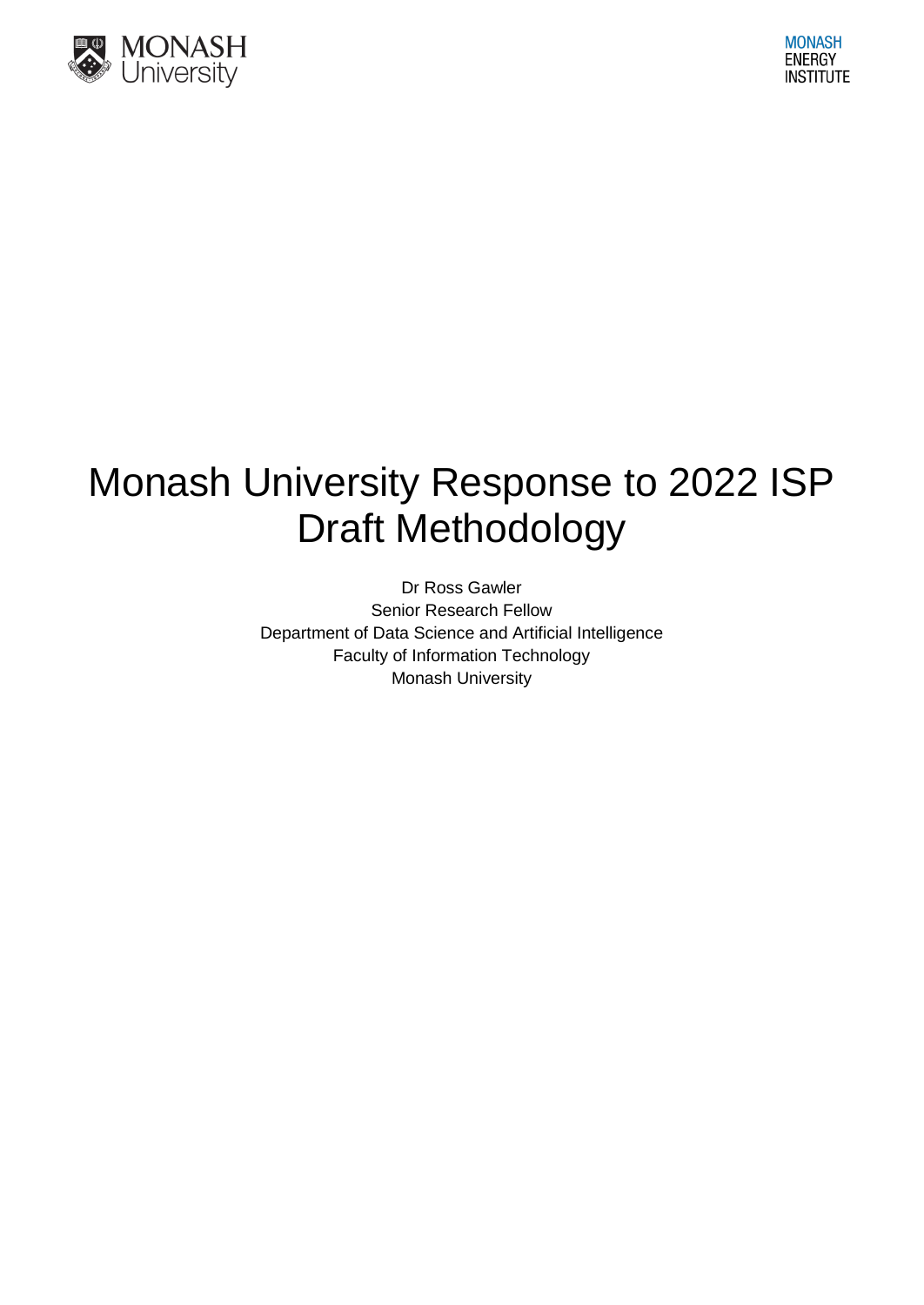#### Introduction

Monash University (Monash) is home to globally recognised researchers who are actively working in energy research. Monash has a strong track record in Smart Energy Systems, Energy Storage Materials, Energy Fuels (Hydrogen and Ammonia), and Energy Consumers. Monash holds a top 10 global ranking<sup>1</sup> in energy research for impact. Its efforts to accelerate the transition towards a Net Zero future are recognised globally through the United Nations Momentum for Change Award.

The Monash Energy Institute brings together approximately 200 world-leading researchers (excluding PhD candidates), industry partners and state of the art facilities to address important industry questions. Over the past ten years, Monash has built a strong capability in modelling the National Electricity Market. Some of this research is directly related to the issues that AEMO is addressing in formulating the Methodology for future Integrated Resource Plans (ISP).

### Optimisation of Generation and Transmission Planning

The AEMO Draft Methodology clarifies the analytical challenges that AEMO must address in cooptimising generation planning, operations and large scale transmission investment, including the capacity for opening access to Renewable Energy Zones (REZ). The process outlined by AEMO with two levels of planning analysis and two for operational analysis:

- whole of outlook to 2050 (SSLT),
- a more detailed step by step optimisation (DLT), and
- detailed time sequential analysis for operational performance and dispatch (PLEXOS)
- transmission system performance to validate security and define power flow constraints for economic analysis.

This approach decomposes the problem into four time periods with less detail at the whole of period analysis and more detail as shorter time periods are considered. This method aims to best represent the dispatch of resources in the stochastic environment of the electricity market.

One important question is what level of accuracy is needed to represent generation unit commitment, dispatch and co-optimisation of energy and ancillary services for frequency and voltage control to properly assess the long-term value of generation and transmission resources. PhD candidate Ms Semini Wijekoon has recently completed her PhD thesis on this very matter.

The project examined the impact of incorporating operational flexibility in the planning problem and its effect on the resulting investment solution. The project's primary focus was to develop solution methods for the NEM ISP to solve a planning model with a detailed operational model (with flexibility constraints) at a high resolution (sub-hourly) computationally more efficiently. This was achieved by developing a comprehensive planning model with a detailed operational model (economic dispatch with ramping constraints) in Python and solving it using Gurobi. A mathematical decomposition technique named Benders decomposition was applied to reduce the computational burden, which solves the problem in parts iteratively and provides the optimal solution to the overall problem, instead of solving one big LP or MIP problem. With decomposition, a planning problem of a 1-year horizon at sub-hourly resolution was able to be solved in just 5 hours on average on a 16-core machine with 64 GB RAM.

-

<sup>1</sup> Times Higher Education Impact Ranking for SDG 7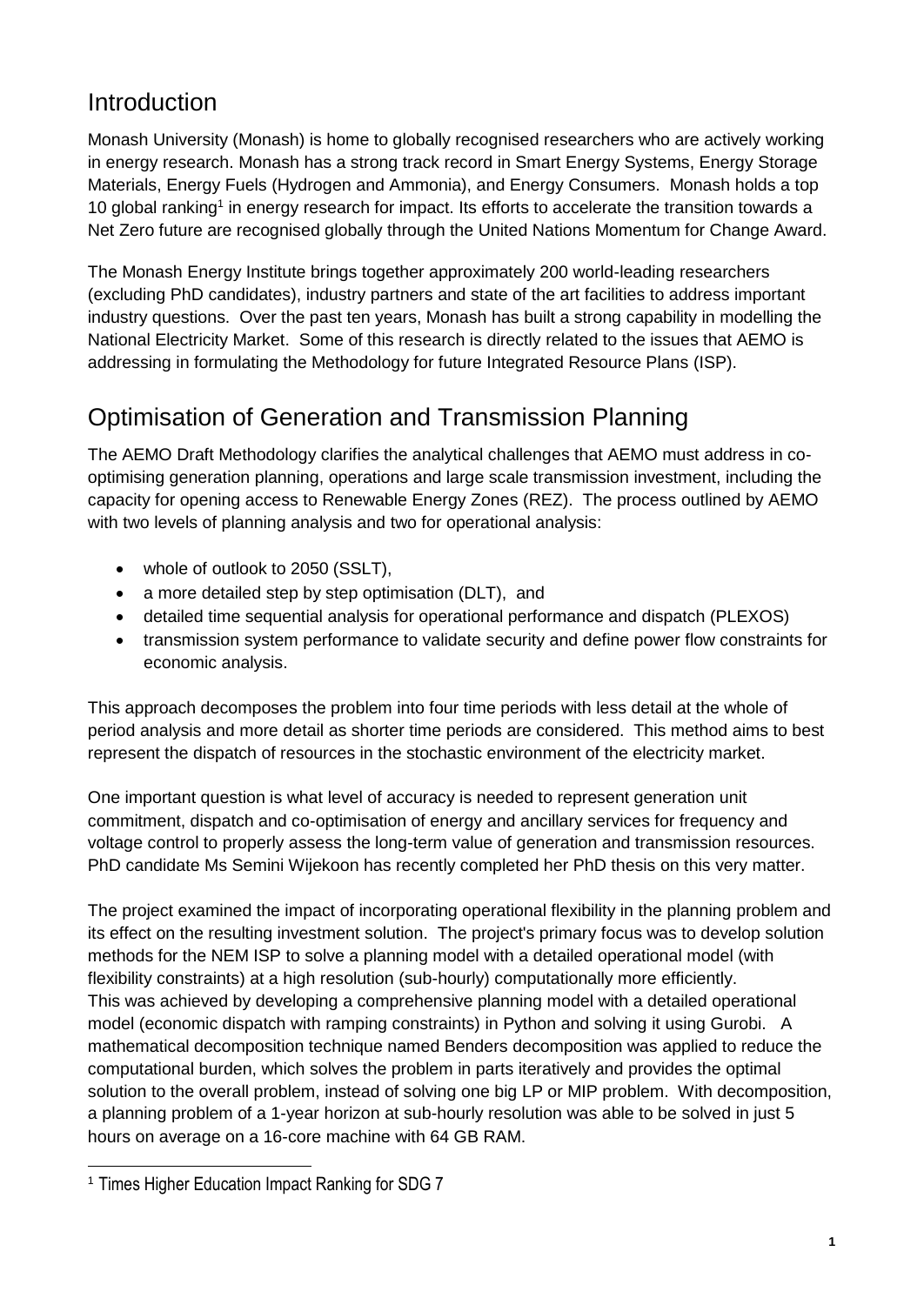The work used the scenarios and data published by AEMO for the ISP 2020, and the planning year 2035-2036 assuming that no new investments are made until 2035 excluding what's already committed.

The analysis showed that when high resolution is considered, the system utilises wind generation better. Refer to [Figure 1](#page-2-0) for a comparison of the new method versus the PLEXOS DLT equivalent. Thus, the developed planning model invests more in wind-based generators and less in solarbased generators in comparison to the solutions provided by PLEXOS ISP model for the same settings (8 load blocks a day for the same one-year period). This also results in comparatively lower investments in pumped hydro, as the need to store middle-of the day solar generation to satisfy the peak demand in evening is reduced.



<span id="page-2-0"></span>*Figure 1 Comparison of investments for 2035/36 single year optimisation versus PLEXOS DLT*

The analysis also shows that, when the ramping constraints are ignored the system tends to build more wind since the thermal system appears more flexible thus can deal with the output variations of the wind generation.

The model also tends to underestimate the operational costs and carbon emissions, as additional generation due to ramping requirements are not into taken into consideration. Such a model also tends to build less pumped hydro as most of the flexibility requirements are satisfied by the thermal generators that appear to be more flexible than their actual capabilities.

Fortunately, the differences in these values are not significant, and the total cost values and new investment capacities are comparable with the ISP outcome. These results indicate that given the input scenarios and data, the PLEXOS DLT model is capable of capturing the required new investments reasonably accurately. However, considering higher resolution with detailed flexibility requirements at least in critical durations could provide overall benefits to the system including cost-effectiveness and reliability.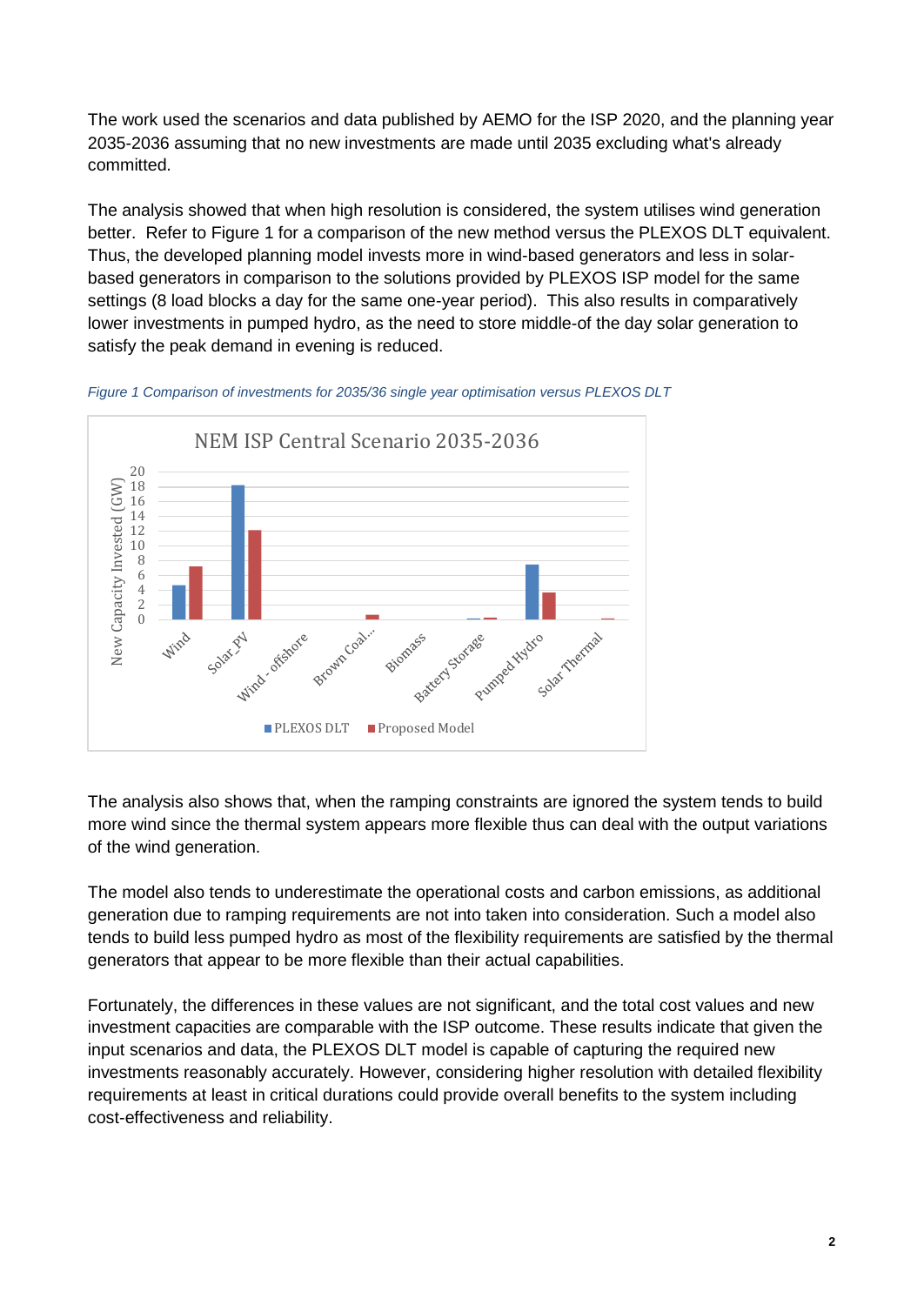## Impact of Market Uncertainties

Initially funded by Ausnet Services in 2017, Dr Ross Gawler, Senior Research Fellow in the Faculty of Information Technology has been examining the nature of the optimisation of generation for various transmission upgrades in the NEM using an updated model of the 2018 ISP DLT Model as published by AEMO. This PLEXOS model has been progressively updated by Monash University to follow the revisions to ISP data published by AEMO. This work has examined a combination of annual optimisations based on the base resources for a specific financial year 2035/36. A total of 23 market factors have been randomised within the range of the five AEMO Scenarios up to 2050 to create a set of 80 randomised samples of these market factors. The various factors are suitably correlated according to the combinations used to define the five key scenarios. The 80 cases have been run using PLEXOS for one year with various combinations of transmission upgrades and analysed using regression techniques to better understand the value of specific investments, such as Kerang Link, Marinus Link Stage 1 and Energy Connect.

The analysis started with single year optimisations to screen out the generation and network options which are unlikely to be competitive for a long-term scenario. This is consistent with AEMO's option screening. It has been found that some 70% of generation options can be removed for long-term multi-year analysis which substantially reduces the size of the optimisation problem and allows more detail to be included in the representation of load, renewables and dispatch. Fortunately the annual simulations can be conducted with all options available without excessive run time. This assists the screening process and also facilitates the randomised sampling of market uncertainties.

The analysis is useful in readily identifying the important market factors that would undermine an investment and the ranges within which an investment's aggregate economic annual value might come close to or be less than its annualised cost. In some cases an ellipsoid function gives a good approximation to separating the combinations of market factors which support an investment and those which do not. This allows the energy planner to identify what kinds of changes in the market outlook should be monitored as a potential threat to a future investment. Such a method would allow AEMO to identify critical market issues that could undermine investment and may need additional attention to confirm suitable values for future ISP reviews.

For example, [Figure 2](#page-4-0) shows a set of contours for three important factors affecting the value of Kerang Link. The three most important factors were assessed as coal price (scaled from 2020 values), NSW native demand (excluding the effects of solar PV, electric vehicles and consumer batteries) and the amount of retirement of power plant in South Australia. The figure shows for various levels of thermal plant closure or long-term maintenance (MW) what combinations of the other two factors would result in zero economic value for Kerang Link. Negative economic value lies within the curved regions. Low coal price and lower NSW native demand undermines the value of Kerang Link. All other market uncertainties were set to their medium state over the range of uncertainty. The medians for coal price and NSW native demand are shown on the chart.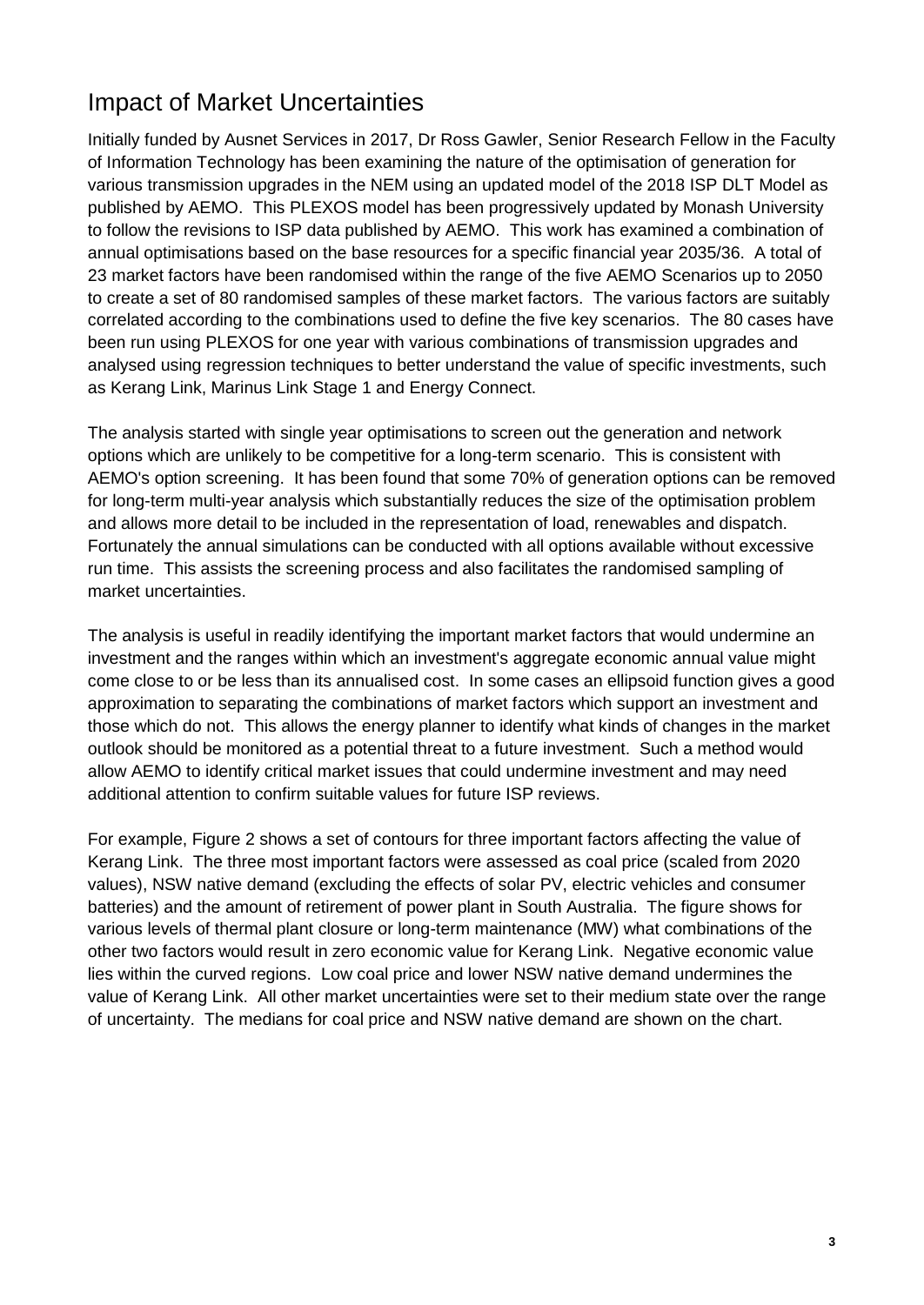

0.80

NSW Native Demand GWh

#### <span id="page-4-0"></span>*Figure 2 Contours of market uncertainties affecting the value of Kerang Link*

The work had also sought to see if a value function could be derived from the 80 randomised cases to approximate the value of a decision as derived from a multi-year stepped analysis such as is applied in the DLT analysis. If so, such functions could be used to replace traditional sensitivity analysis and to facilitate market risk analysis by allowing a model of market uncertainty to be used to quantify economic risk probabilistically without running dozens of DLT scenarios which would otherwise be required. Quantifying the risk of these investments in such complex markets is quite difficult because of the large number of uncertainties, the complexity of the market optimisation models and the lack of clarity about which uncertainties are dominant in affecting economic value.

[Figure 3](#page-5-0) shows the annual value of Energy Connect derived using the DLT model for the Central Scenario. The solid black line shows the value of Energy Connect from a multi-year solution in four-yearly steps derived using PLEXOS based on studies with and without Energy Connect. The dotted black line shows the value from single year solutions assuming an optimal plan could be developed separately for each year. The coloured lines show various regression models derived from the 80 samples run for year 2033/34. Several of the second order and non-linear functions of the market uncertainties give similar results to a linear regression function but they do not adequately replicate the value of Energy Connect obtained by the multi-year solution. They under-estimate value prior to 2031/23 and over-estimate value thereafter. Further analysis is needed to understand what determines these differences and whether the method can be further refined to better replicate the multi-year optimisation result.

More work is needed to adapt this method to better approximate what would be achieved through traditional sensitivity analysis taking one variable at a time. If more analytical work could be done at the annual or seasonal level, then much more detail of the load and variable resources could be included in the modelling and less iteration with detailed models would be achievable.

Median Coal Price